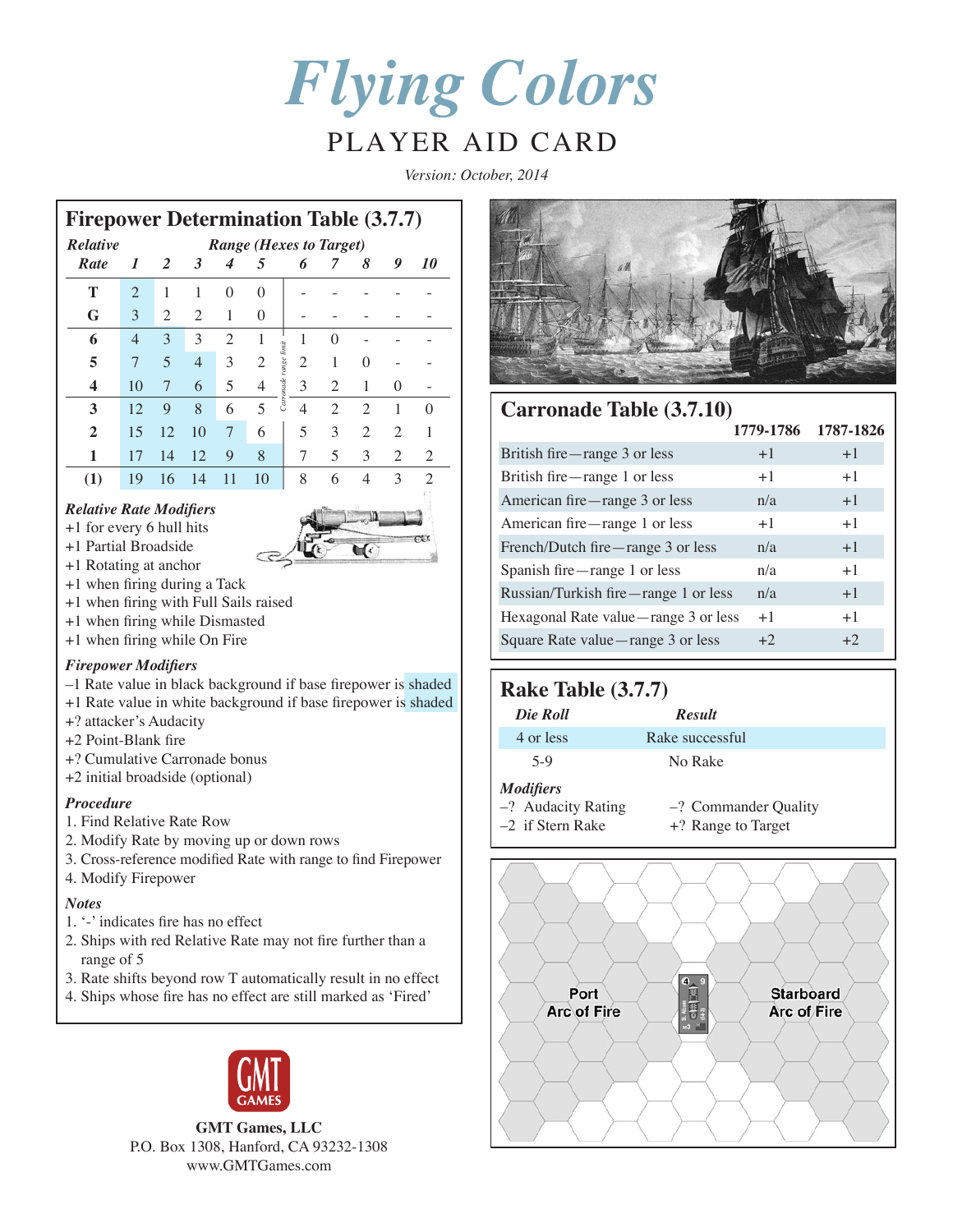# **Hit Resu**

|                                                               |   |     | <b>Firing vs Large Vessels (1.0" units)</b> |              |                 |   |       |              |              |               |              |                |              |                |              |          |                                             |              |                        |               |              |   |                                                                  |  |
|---------------------------------------------------------------|---|-----|---------------------------------------------|--------------|-----------------|---|-------|--------------|--------------|---------------|--------------|----------------|--------------|----------------|--------------|----------|---------------------------------------------|--------------|------------------------|---------------|--------------|---|------------------------------------------------------------------|--|
|                                                               |   |     |                                             |              |                 |   |       |              |              |               |              |                |              |                |              |          |                                             |              |                        |               |              |   | Modified 1                                                       |  |
| Die                                                           |   | < 0 |                                             |              |                 |   |       |              |              |               |              |                |              |                |              |          |                                             |              |                        |               |              |   |                                                                  |  |
| Roll                                                          | R |     |                                             |              | R               |   | R     |              |              |               | R            |                |              |                | R            |          |                                             | $\mathbf H$  | R                      | Н<br>R        | $\mathbf H$  | R | H                                                                |  |
| $0-$                                                          |   |     |                                             |              |                 |   |       |              |              |               |              |                |              |                | R            |          | $\mathbb{R}$                                |              | H                      | H<br>R        | H            |   | H<br>H                                                           |  |
|                                                               |   |     |                                             |              |                 |   |       |              |              |               |              |                |              |                |              |          | H                                           | H            |                        | H             |              |   | 2R                                                               |  |
| $\overline{2}$                                                |   |     |                                             |              |                 |   |       |              |              |               | $\mathbb{R}$ |                | $\mathbb{R}$ |                | H            | H        | $\mathbb{R}$                                | H            | H                      | 2R<br>R       | H            |   | $ 2R^* \t R$                                                     |  |
|                                                               |   |     |                                             |              |                 |   |       |              |              |               | R            |                | H            | H              | $\mathbb{R}$ | H        | H                                           | $\mathbf{R}$ | 2R                     | $H \mid 2R^*$ | $\mathbb{R}$ |   | $2RH$ HR                                                         |  |
| $\overline{4}$                                                |   |     |                                             |              |                 |   | R     |              | $\mathbb{R}$ |               |              | $H$ $H$        | R            | H              |              | $H \ R$  |                                             |              |                        |               |              |   |                                                                  |  |
| $5\overline{5}$                                               |   |     |                                             |              |                 |   | R     |              |              | $H$ H         | R            | H              | H            |                | 2R           | H        | $R^*$                                       | $\mathbb{R}$ | $ 2RH$ HR $ 2R$ 2H     |               |              |   | $ 2RH$ 2HR                                                       |  |
| 6                                                             |   |     | R                                           |              | R               |   | H     |              |              | $R$ H         |              | $H$ R          | 2R           | H              |              |          |                                             |              |                        |               |              |   | $R^*$ R 2RH HR 2R 2H 3R 2HR 3R 3H                                |  |
|                                                               |   |     | R                                           |              | H               |   |       |              |              | $\mathbb{R}$  | 2R           | H              | $R^*$        |                | $R$ 2RH 2H   |          | $2R$ H                                      |              | $3R$ 2HR $4R$ 2H       |               |              |   | $3R^*$ 2HR                                                       |  |
| 8                                                             |   |     | H                                           | H            | $\mathbb{R}$    | H | H     | R            | $2R$ H       |               |              |                |              | $R^*$ R 2RH 2H |              | $2R$ 2H  |                                             |              |                        |               |              |   | $3R$ 2HR 4R 2H $3R^*$ 3H $3RH$ 3H                                |  |
| 9                                                             |   |     |                                             |              |                 |   | 2R    |              | $R^*$        |               |              | RH 2H          | 2R           | 2H             |              | $3R$ 2HR | $4R$ 2H                                     |              | $ 3R^* \t3H  3RH \t4H$ |               |              |   | $4R$ $3H^*$                                                      |  |
| <b>10</b>                                                     |   |     | H                                           | $\mathbb{R}$ | 2R              | H | $R^*$ | $\mathbb{R}$ |              | $RH$ 2H       |              | $\sqrt{2R}$ 2H |              |                |              |          |                                             |              |                        |               |              |   | 2R 2HR   3R 2H   3R * 3H   3RH 4H   4R 3H *   3RH 3HR            |  |
|                                                               |   |     | 2R                                          | H            | $R^*$ R         |   |       |              |              | $RH$ 2H 2R 2H |              |                |              |                |              |          | 2R HR   3R 2H   2R <sup>*</sup> 3H   3RH 4H |              |                        |               |              |   | $\vert$ 4R 3H* 3RH 3HR $\vert$ 5R 4H                             |  |
| $\begin{array}{ c c c } \hline 12 & 2R \\ \hline \end{array}$ |   |     |                                             | - R          | $RH$ HR $2R$ 2H |   |       |              |              | $\vert 2R$ HR |              |                |              |                |              |          |                                             |              |                        |               |              |   | 3R 2H   2R* 2H   2RH 3H   4R 3H*   3RH 3HR   5R 4H   4R* 3HR   4 |  |

# **Firing vs Small Vessels (0.5" units)**

|                         |     |                  |              |                                        |              |         |          |              |              |        |              |   |                   |              |                                                                  |   |                 |              | <b>Modified</b> I                                                                                                               |  |
|-------------------------|-----|------------------|--------------|----------------------------------------|--------------|---------|----------|--------------|--------------|--------|--------------|---|-------------------|--------------|------------------------------------------------------------------|---|-----------------|--------------|---------------------------------------------------------------------------------------------------------------------------------|--|
| Die                     | < 0 |                  |              |                                        |              |         |          |              |              |        |              |   |                   |              |                                                                  |   |                 |              | 10                                                                                                                              |  |
| Roll                    |     |                  |              |                                        |              |         | R.       |              | R            |        | R            |   | R                 | $\mathbf{R}$ | H<br>R                                                           | Н | $\mathbf R$     | $\mathbf{H}$ | $R$ H $\vert$                                                                                                                   |  |
|                         |     |                  |              |                                        |              |         |          |              |              |        |              |   | $\mathbb{R}$      | 2R           | H                                                                | H | 3R              | H            | $H$ $H$                                                                                                                         |  |
|                         |     |                  |              |                                        |              |         |          |              |              |        |              |   | R                 | $H$ H        | 3R                                                               | H | H               |              | $3R$ R                                                                                                                          |  |
| $\overline{2}$          |     |                  |              |                                        |              |         |          |              | $\mathbb{R}$ |        | $\mathbb{R}$ |   | $H$ $H$           |              | $3R$ H H R                                                       |   |                 |              | $3R$ H $3R^*$ R                                                                                                                 |  |
|                         |     |                  |              |                                        |              |         |          |              | R            |        | H            |   | $2R$ H            | $H \quad R$  |                                                                  |   | $3R$ H $3R^*$ R |              | $3RH$ HR                                                                                                                        |  |
| $\overline{4}$          |     |                  |              |                                        | $\mathbb{R}$ |         | R        |              | H            | H      | 2R           | H | $H \ R$           |              |                                                                  |   |                 |              | $3R$ H $3R^*$ R $3RH$ HR $4R$ 2H                                                                                                |  |
|                         |     |                  |              |                                        | R            |         |          | $H$ H        | 2R           |        |              |   |                   |              | $2R$ H $ 3R^*$ R $ 3RH$ HR $ 3R$ 2H                              |   |                 |              | $ 3RH$ 2HR                                                                                                                      |  |
| $\overline{\mathbf{6}}$ |     |                  | $\mathbb{R}$ |                                        |              | $H$ $H$ |          | $2R$ H       |              | $H$ R  |              |   |                   |              |                                                                  |   |                 |              |                                                                                                                                 |  |
|                         |     |                  |              |                                        | 2R           |         |          | $\mathbb{R}$ |              | $2R$ H |              |   | $2R^*$ R $2RH$ 2H |              |                                                                  |   |                 |              |                                                                                                                                 |  |
| $\boldsymbol{8}$        |     | $H$ $H$          | 2R           |                                        |              | $H$ R   |          | $2R$ H       |              |        |              |   |                   |              |                                                                  |   |                 |              |                                                                                                                                 |  |
| 9                       |     | 2R               | H            |                                        | 2R           |         | $2R^*$ R |              | $2RH$ 2H     |        | $3R$ 2H      |   |                   |              |                                                                  |   |                 |              |                                                                                                                                 |  |
| <b>10</b>               | 2R  | $H$ R            |              | $\begin{vmatrix} 2R & H \end{vmatrix}$ |              |         |          |              |              |        |              |   |                   |              |                                                                  |   |                 |              |                                                                                                                                 |  |
| 11                      |     | $_{\rm H}$<br>2R |              | $2R^*$ R                               | $ 2RH$ 2H    |         |          | 3R 2H        |              |        |              |   |                   |              | $3R$ HR $4R$ $2H$ $3R^*$ $3H$ $4RH$ $4H$ $5R$ $3H^*$ $4RH$ $3HR$ |   |                 |              | 6R 4H                                                                                                                           |  |
|                         |     |                  |              |                                        |              |         |          |              |              |        |              |   |                   |              |                                                                  |   |                 |              | 12   2R   H   2R*   R   2RH HR   3R   2H   3R   HR   4R   2H   3R*   2H   3RH   3H   5R   3H*   4RH 3HR   6R   4H   5R* 3HR   5 |  |

(\*) chance of a fire (3.7.11 )

Г

**Die Roll Modifiers** (maximum modification of +5)

#### *Rigging Target Modifiers*

*Grappled/fouled ships cannot target each other's rigging*

- +1 if French ship firing
- +1 if firing into wind
- –1 if firing with wind
- +2 if target at Full Sail
- –2 if firing in Calm conditions

#### *Damage Results Modifiers*

x2 all M damage if firing Point-Blank

x2 H damage caused by Stern Rake

Increase Hull damage caused by Bow Rake attacks by 50%

#### *Hull Target Modifiers*

- +1 if British ship firing
- +1 if firing with wind
- –1 if firing into wind

*"+1 if firing with wind" and "–1 if firing into wind" do not apply to* 

*ships that are grappled or fouled.*

#### *Other Modifiers*

- +2 if firing while anchored
- +2 if battery firing
- –1 if firing outside the broadside arc and not within own Rake Line.
- –3 if firing down own Rake Line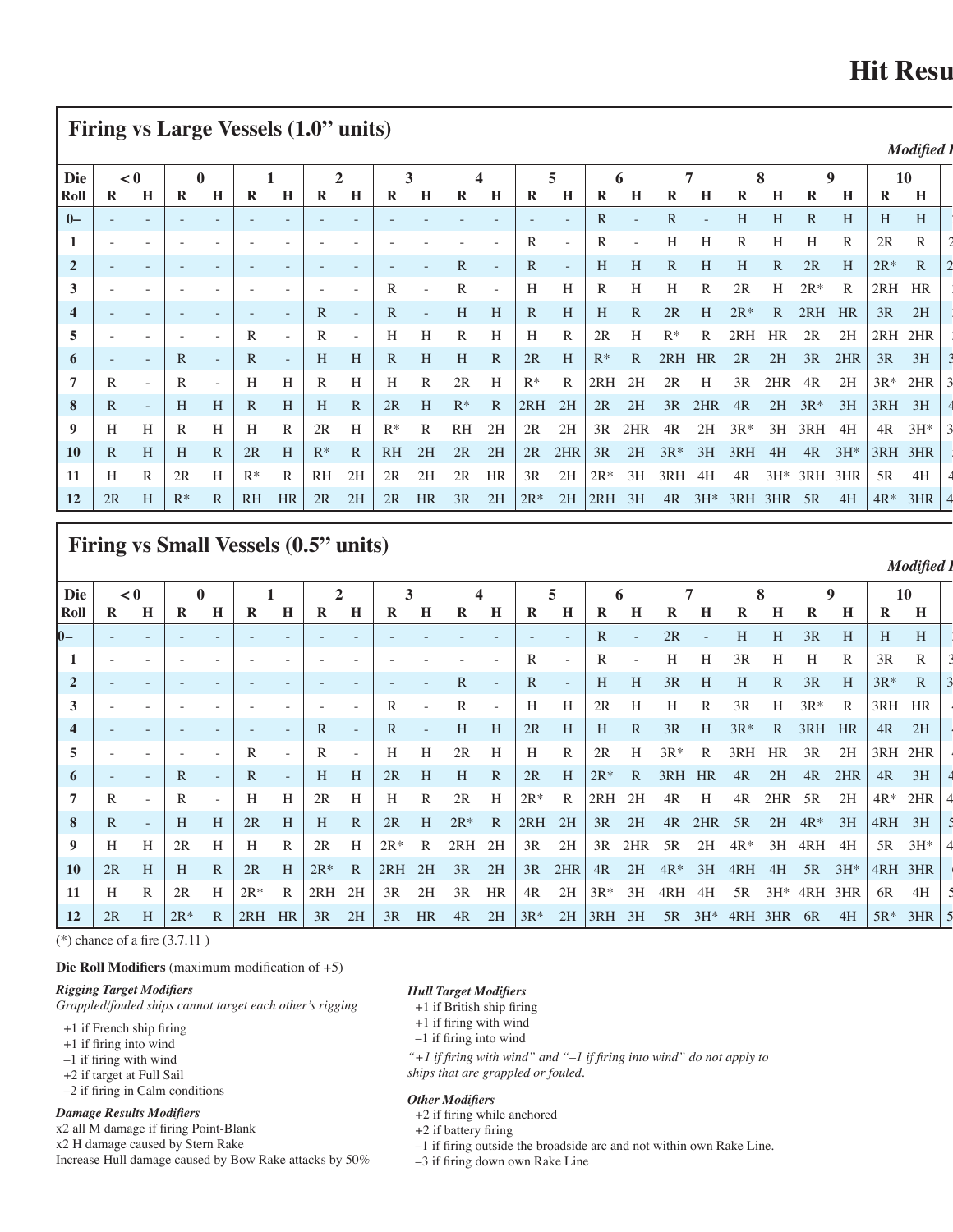# **Its Tables**

| <sup>F</sup> irepower |                              |            |             |             |          |             |        |                        |                    |     |           |             |              |            |         |                     |              |                                            |            |     |
|-----------------------|------------------------------|------------|-------------|-------------|----------|-------------|--------|------------------------|--------------------|-----|-----------|-------------|--------------|------------|---------|---------------------|--------------|--------------------------------------------|------------|-----|
| 11                    |                              | 12         |             | 13          |          | 14          |        | 15                     |                    |     |           |             |              | 18         |         | 19                  |              | <b>20</b>                                  |            | >20 |
| $\mathbf{R}$          | $\mathbf{H}$<br>R            |            |             |             |          |             |        |                        |                    |     |           |             |              |            | $\bf R$ | $\mathbf H$         | $\mathbf{R}$ |                                            | $R$ H      |     |
| 2R                    | $2R^*$                       |            | 2RH         | <b>HR</b>   | 3R       | 2H          | 3R     | 2HR                    | 4R                 | 3H  | $4R^*$    | 3H          | 4RH          | 4H         | 5R      | $4H^*$              | $ 6RH$ 5HR   |                                            | 7R 6H      |     |
| $2R^*$                |                              | $ 2RH$ HR  | 3R          | 2H          |          | 2HR         | 4R     | 3H                     | $3R*$              | 3H  | 4RH       |             | 5R           | 4H*        | 5RH     | 4HR                 | 7R           | 6H                                         | $7R^*$ 6HR |     |
| $R$ H HR $\parallel$  |                              | $3R$ $2H$  |             | $3R$ $2HR$  | 4R       | 3H          | $3R^*$ | 3H                     | 4RH 4H             |     |           | $5R$ $3H^*$ |              | 4RH 4HR    | 6R      | 5H                  | $6R^*$ 6HR   |                                            | 6RH 7H     |     |
| 3R                    | 2H                           | $3R$ 2HR   | 4R 3H       |             | $3R^*$   | 3H          | 3RH    | 4H                     | $5R$ $3H^*$        |     | 4RH       | 4HR         | 6R           | 5H         |         | $6R^*$ 5HR 6RH      |              | 7H                                         | 7R 7H*     |     |
|                       | $3R$ 2HR $4R$ 3H             |            | $3R^*$ 3H   |             |          | $ 3RH$ 4H   |        | $4R$ $3H*$ $4RH$ $4HR$ |                    |     |           | 6R 5H       |              | $6R^*$ 4HR |         | $5RH$ 6H            |              | $6R$ $6H^*$                                | 7R 6HR     |     |
|                       | $3R$ $3H$ $3R^*$ $3H$        |            | 3RH 4H      |             |          | $4R$ $3H^*$ |        | $ARH$ 3HR 6R           |                    | 5H  |           | $5R^*$ 4HR  | $5RH$ 6H     |            |         | $6R$ $6H*$          | 7R           | 6HR                                        | 8R 7H      |     |
|                       | $8R^*$ 3H 3RH 4H             |            |             | $4R$ $3H^*$ |          | $ARH$ 3HR   | 6R     | 4H                     | $\vert 5R^* \vert$ | 4HR | 5RH 6H    |             | 6R           | $6H*$      |         | $7R$ 5HR            | 8R 6H        |                                            | $7R^*$ 7H  |     |
| $RH$ 3H               |                              | $4R^*$ 3H* | $4RH$ 3HR   |             | 6R       | 4H          | $5R*$  | $4HR$ 5RH 6H           |                    |     |           | $6R$ $5H^*$ | 7R           | 5HR        | 7R      | 6H                  | $7R^*$ 7H    |                                            | $6R2H$ 8H  |     |
|                       | $4R^*$ 3H* 3RH 3HR           |            |             | 5R 4H       |          | $5R^*$ 4HR  |        | 5RH 6H                 | $6R$ 5H*           |     |           | 6R 5HR      | 7R           | $-6H$      |         | $6R^*$ 7H   5R2H 8H |              |                                            | 7RH 7H*    |     |
| $RH$ 3HR              |                              | 5R 4H*     | $5R^*$ 4HR  |             | $5RH$ 6H |             |        | $6R$ $5H^*$            | 6R                 | 5HR | 7R 6H     |             | $6R*$        | 7H         |         | $5R2H$ 7H 6RH 7H*   |              |                                            | 7RH 6H2R   |     |
|                       | $5R$ 4H* $4R^*$ 3HR $4RH$ 5H |            |             |             |          | $6R$ 5H*    |        | $6R$ 5HR $7R$ 6H       |                    |     | $6R^*$ 6H |             | $ 5R2H$ 7H   |            |         |                     |              | 6RH 6H* 7RH 5H2R 9R 7HR                    |            |     |
|                       | $4R^*$ 3HR $4RH$ 5H          |            | $5R$ $5H^*$ |             |          | $5RH$ 5HR   |        | 7R 6H                  | $\cdot$   6R*      | 6H  | 5R2H 7H   |             | $6RH$ $6H^*$ |            |         |                     |              | $6RH$ 5H2R $9R$ 6HR $8R^*$ 7HR             |            |     |
|                       |                              |            |             |             |          | 6H          | $6R^*$ |                        | 6H $ 5R2H$ 7H      |     |           |             |              |            |         |                     |              | 6RH 6H* $ 6RH$ 5H2R 8R 6HR 8R* 7HR 7R2H 9H |            |     |

*Modified Firepower*

| -11                 |                                                                     |              |     |                        |             | 14          |                                | 15                                                        |             | 16               |                                  |             |                         |          |    | 19         |            |                                             |            | >20   |
|---------------------|---------------------------------------------------------------------|--------------|-----|------------------------|-------------|-------------|--------------------------------|-----------------------------------------------------------|-------------|------------------|----------------------------------|-------------|-------------------------|----------|----|------------|------------|---------------------------------------------|------------|-------|
| $\bf R$<br>H        | K.                                                                  | $\bf{H}$     | R.  |                        | R           | $\mathbf H$ | R                              |                                                           |             | H                | R                                |             |                         |          | R  | H          |            |                                             |            | $R$ H |
| 3R                  | $3R^*$                                                              | $\mathbb{R}$ | 3RH | <b>HR</b>              | 4R          | 2H          | 4R                             | 2HR                                                       | 5R          | 3H               | $5R^*$                           | 3H          | 5RH                     | 4H       | 6R | $4H^*$     | 7RH        | 5HR                                         | 8R 6H      |       |
| BR*<br>$\mathbb{R}$ |                                                                     | 3RH HR       |     | $4R$ $2H$              | 4R          | 2HR         |                                | $5R^*$ 3H                                                 | $\vert$ 4R* | 3H               | 5RH                              | 4H          | 6R                      | 4H*      |    | 6RH 4HR    | 8R         | - 6H                                        | $8R^*$ 6HR |       |
| RH HR               |                                                                     | $4R$ 2H      |     | $4R$ 2HR               | $\vert$ 5R* | 3H          |                                | $AR^*$ 3H                                                 |             | $\sqrt{5RH}$ 4H  |                                  |             | $6R$ $3H^*$ $5RH$ $4HR$ |          |    | $7R$ 5H    | $7R*$      | 6HR                                         | 7RH 7H     |       |
| $4R$ 2H             |                                                                     | $4R$ 2HR     |     | 5R 3H                  | $ 4R^*$ 3H  |             |                                | $4RH$ $4H$                                                | 6R          | $3H^*$           | $\vert$ 5RH 4HR $\vert$ 7R 5H    |             |                         |          |    | $7R^*$ 5HR | 7RH 7H     |                                             | 8R 7H*     |       |
|                     | $4R$ 2HR $5R$ 3H                                                    |              |     | $4R^*$ 3H              | $ 4RH$ 4H   |             | $\vert$ 5R* 3H*                |                                                           |             | $\sqrt{5RH}$ 4HR |                                  | 7R 5H       | $ 7R^*$                 | 4HR      |    | $6RH$ $6H$ |            | $7R$ 6H*                                    | 8R 6HR     |       |
|                     | $4R \quad 3H \mid 4R^* \quad 3H$                                    |              |     | $ 4RH$ 4H              |             |             |                                | $\left 5R^* \quad 3H^* \right $ 5RH 3HR $\left 7R\right $ |             | 5H               |                                  |             | $6R^*$ 4HR 6RH 6H       |          |    | $7R$ 6H*   | 8R         | 6HR                                         | 9R 7H      |       |
|                     | $4R^*$ 3H $4RH$ 4H                                                  |              |     | $5R$ $3H^*$            |             | $ 5RH$ 3HR  |                                | 7R 4H                                                     |             | $6R^*$ 4HR       | $\sqrt{6RH}$ 6H                  |             |                         | $7R$ 6H* |    | $8R$ 5HR   | $9R$ 6H    |                                             | $8R^*$ 7H  |       |
|                     | RH $3H$   $5R^*$ $3H^*$   $5RH$ $3HR$   $7R$ $4H$                   |              |     |                        |             |             |                                | $6R^*$ 4HR 6RH 6H                                         |             |                  |                                  | $7R$ $5H^*$ | 8R                      | 5HR      |    | 8R 6H      | $8R^*$     | 7H                                          | 7R2H 8H    |       |
|                     | $5R^*$ 3H* $4RH$ 3HR                                                |              |     | $6R$ 4H                |             |             | $\vert$ 6R* 4HR $\vert$ 6RH 6H |                                                           |             | $7R$ 5H*         |                                  | $7R$ 5HR    | 8R                      | 6H       |    | $7R^*$ 7H  | $ 6R2H$ 8H |                                             | $8RH$ 7H*  |       |
|                     | RH 3HR $\overline{6R}$ 4H* $\overline{5R}$ * 4HR $\overline{6R}$ 6H |              |     |                        |             |             |                                | $7R$ 5H*                                                  | 7R          | 5HR              | 8R 6H                            |             | $7R*$                   | 7H       |    |            |            | $ 6R2H$ 7H   7RH 7H*   8RH 6H2R             |            |       |
|                     | $6R$ 4H* $5R*$ 3HR $5R$ H 5H                                        |              |     |                        |             | $7R$ 5H*    | 7R                             | $5HR$ 8R                                                  |             | 6H               | $7R^*$ 6H                        |             | $ 6R2H$ 7H              |          |    |            |            | 7RH 6H*   7RH 5H2R   10R 7HR                |            |       |
|                     | $5R^*$ 3HR $\vert$ 5RH 5H                                           |              |     | $6R$ 5H* $6RH$ 5HR     |             |             | 8R                             | 6H                                                        | $7R*$       | 6H               | 6R2H 7H                          |             | $ 7RH$ 6H*              |          |    | 7RH 5H2R   |            | $10R$ 6HR $9R^*$ 7HR                        |            |       |
| $RH$ 5H             |                                                                     |              |     | 6R $4H^*$ 5RH $4HR$ 8R |             | 6H          | $7R^*$                         | 6H                                                        | $ 6R2H$ 7H  |                  | $\vert$ 7RH 6H* $\vert$ 7RH 5H2R |             |                         |          |    |            |            | 9R 6HR $\sqrt{9}R^*$ 7HR $\sqrt{8}R^2$ H 9H |            |       |